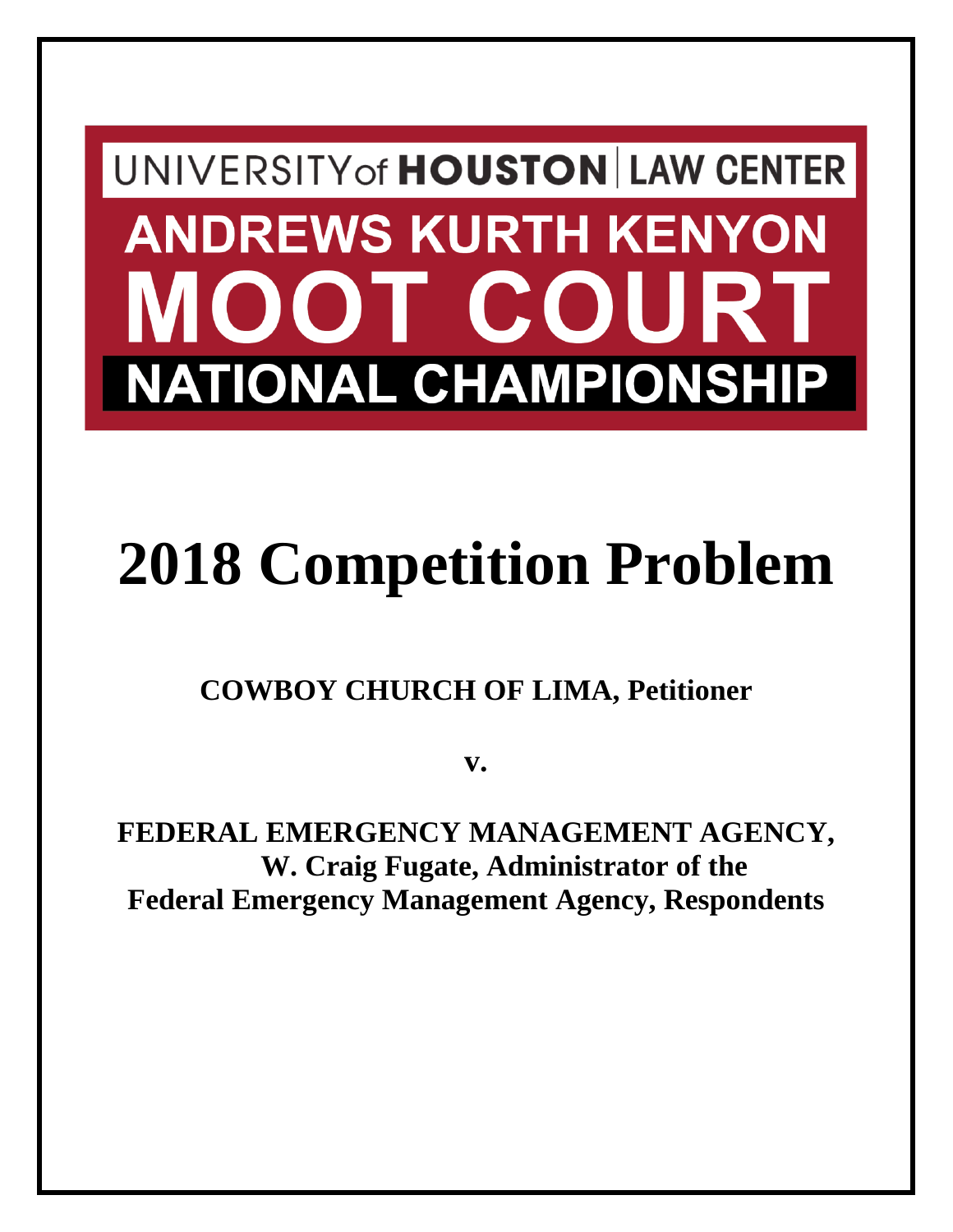## **IN THE SUPREME COURT OF THE UNITED STATES**

## **No. C17-2893-1**

## **OCTOBER TERM 2017**

## **COWBOY CHURCH OF LIMA, Petitioner**

**v.**

## *FEDERAL EMERGENCY MANAGEMENT AGENCY, W. Craig Fugate, Administrator of the Federal Emergency Management Agency***, Respondents**

## **ORDER GRANTING WRIT OF CERTIORARI**

PER CURIAM:

The petition for a writ of certiorari from the United States Court of Appeals for the Fourteenth Circuit is hereby granted.

IT IS ORDERED that the above-captioned matter be set down for argument in the 2017 term of this Court, said argument to be limited to the following issues:

- I. Can the Federal Emergency Management Agency be subject to lawsuits prior to determining whether or not an entity is eligible to receive relief or is such a lawsuit barred by the doctrine of ripeness?
- II. Does the Establishment Clause of the First Amendment bar the Cowboy Church of Lima from receiving the public benefit of relief under the Federal Emergency Management Agency's Public Assistance Program?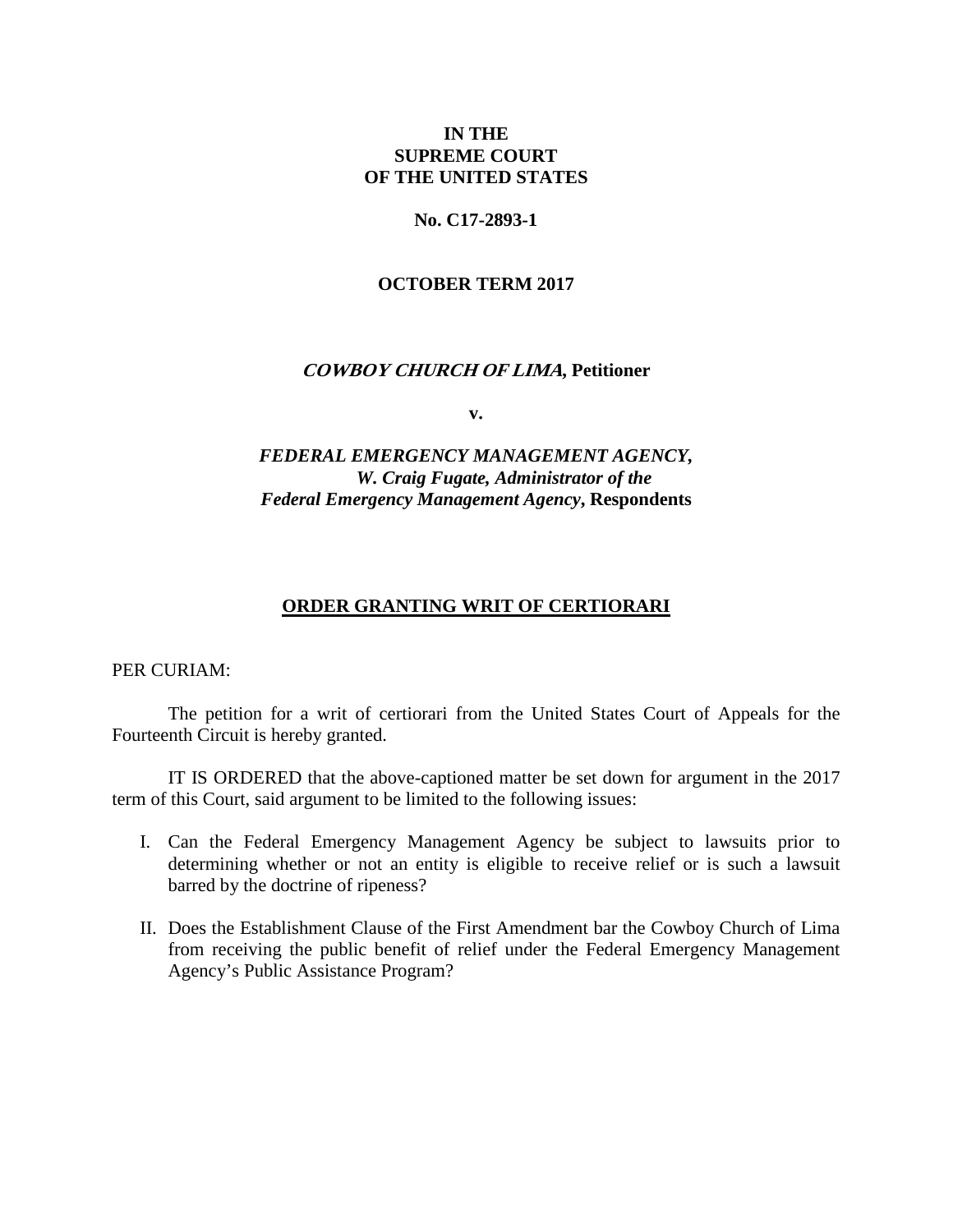## **UNITED STATES COURT OF APPEALS FOR THE FOURTEENTH CIRCUIT**

## **COWBOY CHURCH OF LIMA**

| <b>Petitioner</b>                          |
|--------------------------------------------|
| v.                                         |
| FEDERAL EMERGENCY                          |
| MANAGEMENT AGENCY,                         |
| W. Craig Fugate, Administrator             |
| <b>Of the Federal Emergency Management</b> |
| Agency                                     |
|                                            |
| <b>Respondents</b>                         |

| Case No. 17-2893-1

## **Decided October 1, 2017**

Before Judges Schuester, Sylvester, and Figgins.

## **Schuester, Circuit Judge, for the Court.**

Petitioner, Cowboy Church of Lima, files this appeal from the granting of Summary Judgment on the issues of ripeness and the ban of churches receiving FEMA relief under the Establishment Clause of the Constitution of the United States of America entered by the United States District Court for the Central District of New Tejas. For the reasons stated below, we affirm.

## **I. BACKGROUND FACTS**

## **A. Hurricane Rhodes and the Impact on Lima, New Tejas.**

On August 13, 2016, Hurricane Rhodes made landfall one hundred miles north of the Township of Lima, located on the western coast of New Tejas. Hurricane Rhodes proceeded to drop over forty-five inches of water within a period of thirty-six hours. The unprecedented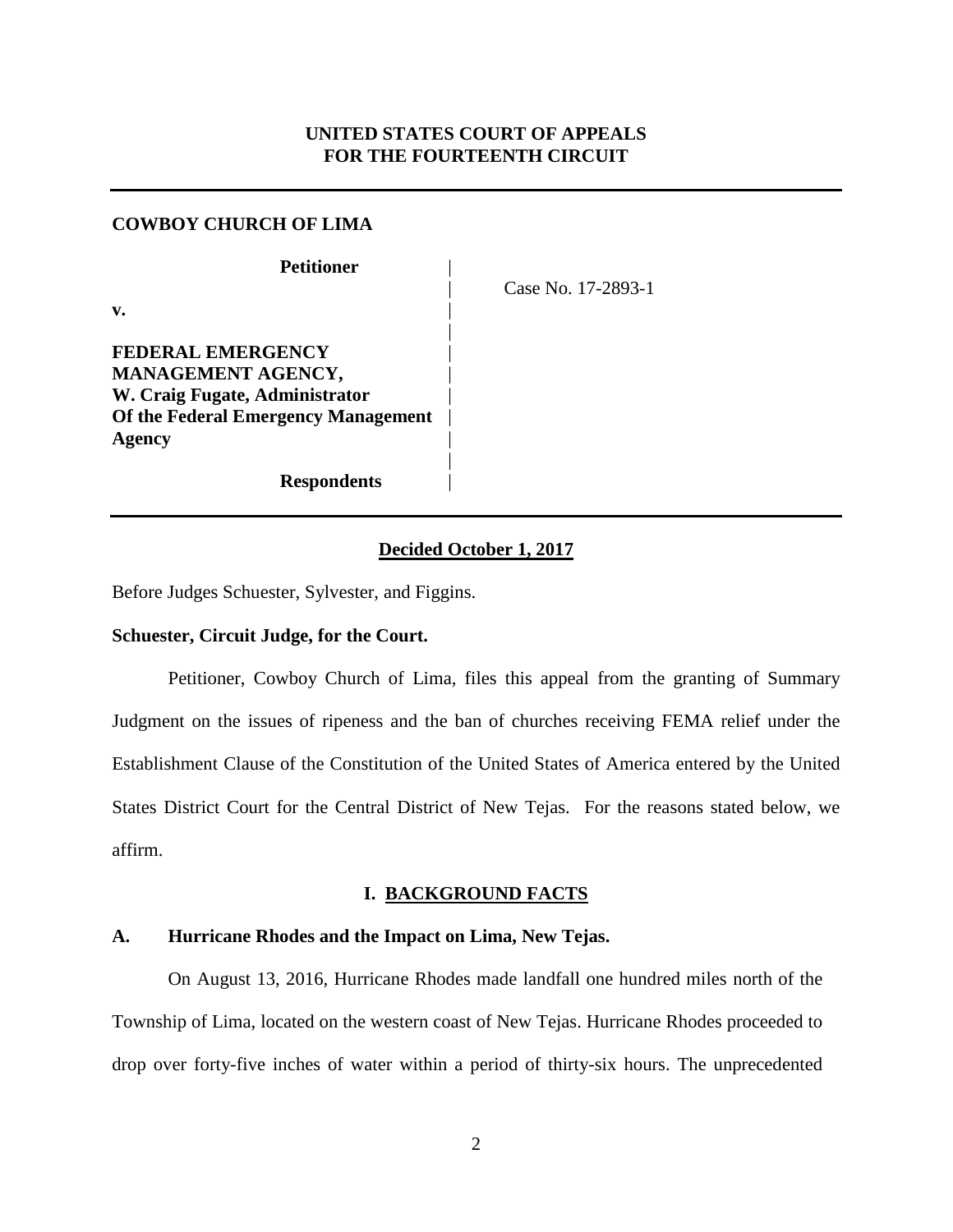amount of rain fall stressed the Flanagan Dam, which was undergoing repairs, and caused the dam to fail. The failure of the dam allowed flood waters to overflow the banks of the Motta River, causing catastrophic flooding across the region.

On August 15, 2016, the flood waters from the dam failure surged towards the Township of Lima in the County of Nyada, two miles off the eastern banks of the Motta River in New Tejas. The Township of Lima has a population of approximately 4,150 people. At the heart of the township is a food processing and packing plant that supplies prepackaged food to a state wide grocery chain, T-D-M Groceries, Inc. On the outside of the town is a cowboy ministry, the Cowboy Church of Lima.

The Cowboy Church of Lima resides on an 88 acre tract of land that has multiple structures, including a small rodeo arena that seats about 500 people, a chapel with an attached event center that seats 120 people, and assorted storage buildings for the rodeo arena and the chapel. The 88 acre tract is designated as XV – Religious Exempt Property under the New Tejas Property Code, meaning property tax is not collected on any of the property. The chapel was originally built in 1990, the same year in which the Cowboy Church of Lima filed for their 501(C)(3) designation. The Internal Revenue Service granted the Cowboy Church of Lima its tax-exempt status. At all points, the Cowboy Church of Lima has complied with the tax-exempt reporting requirements.

Beginning in 1998, Lima Mayor Rachel Berry asked Chaplain Finn Hudson, the head of the church and manager of the church grounds, if they could host a few township events each year in the chapel, since no other space in Lima was large enough to accommodate particularly contentious city council meetings. Mayor Berry offered to pay a "fair rent" to the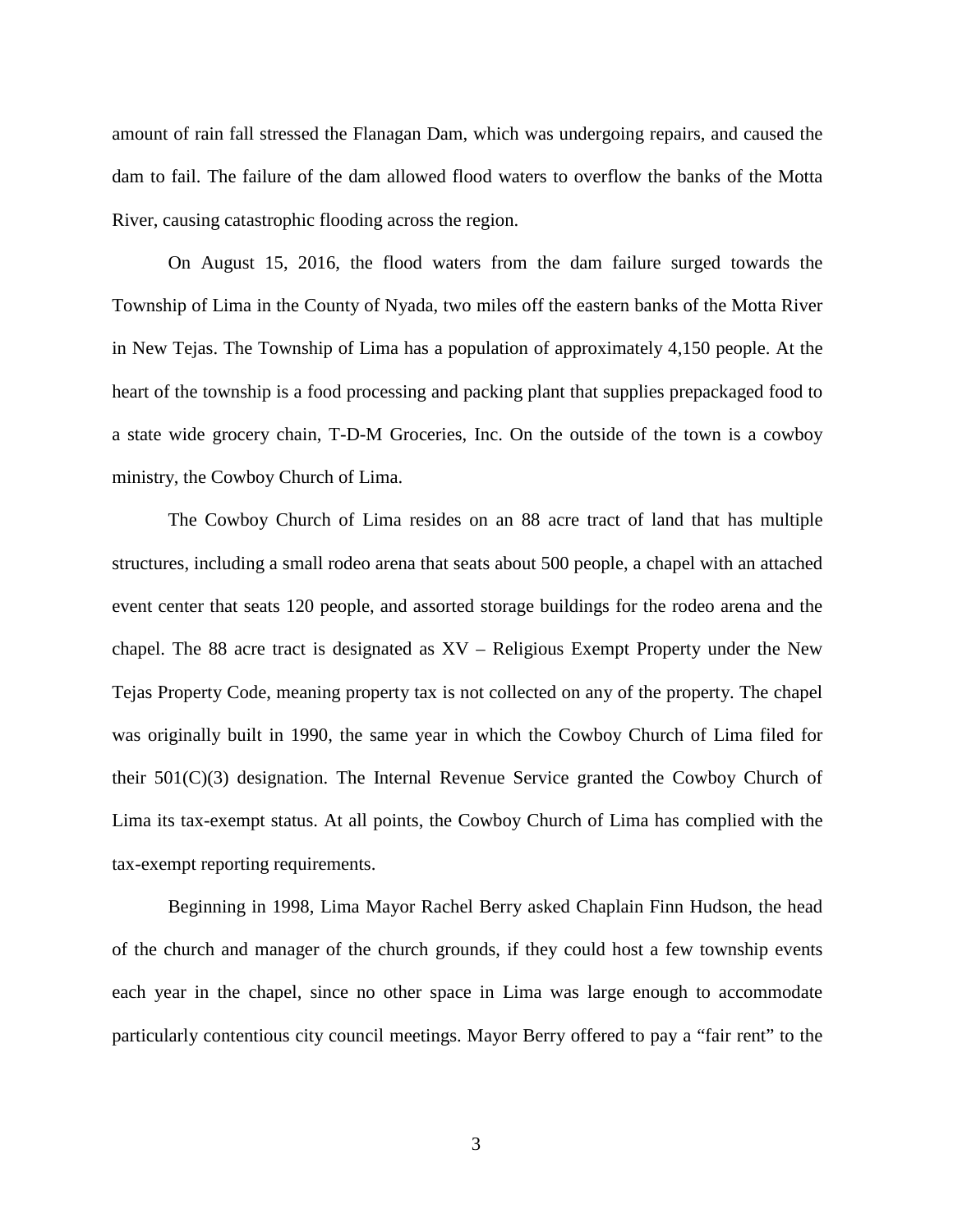church for each event; however, Chaplain Hudson refused to accept any rent, stating that his church and its buildings were open to anyone, anytime.

As time progressed, more and more civic and private events were held at the chapel. In order to accommodate the growing church needs and the needs of the larger Lima community, the Cowboy Church of Lima held a regional bake sale each year. The funds from the bake sale and private donations were enough to allow the Cowboy Church of Lima to expand. An event center annex was added to the chapel in 2005. An affidavit from Chaplain Hudson shows that the chapel sought in 2006 to have the event center annex declared as tax exempt as a government building, but the record reflects that the County of Nyada rejected the application. In 2008, the City of Lima looked to develop and build their own events center located on the property of Councilwoman Mercedes Jones; however, the event center was voted down, mainly due to citizens' concerns on why the town needed two event centers.

As the flood waters rose throughout Lima in August 2016, the water began encroaching on the western edge of the 88 acre tract of the Cowboy Church of Lima and concerns grew that the flood waters would enter the chapel and event center. Chaplain Hudson and the staff of the Cowboy Church rushed to the chapel and began to remove the Bibles, hymnals, religious pamphlets, and religious paraphilia to the storage sheds located beyond the rodeo arena. The staff and Chaplain Hudson then moved the tables, chairs, podiums, and kitchen supplies from the event center and placed them into an unused storage building. The rest of the items in the event center were placed as high as possible in the building.

At 11:45pm on August 15, 2016, the flood waters breached the doors of the chapel and event center, and water proceeded to flow through the entire 5,500 square feet of the structure (the chapel comprised 2,250 square feet and the event center comprised 2,250 square feet).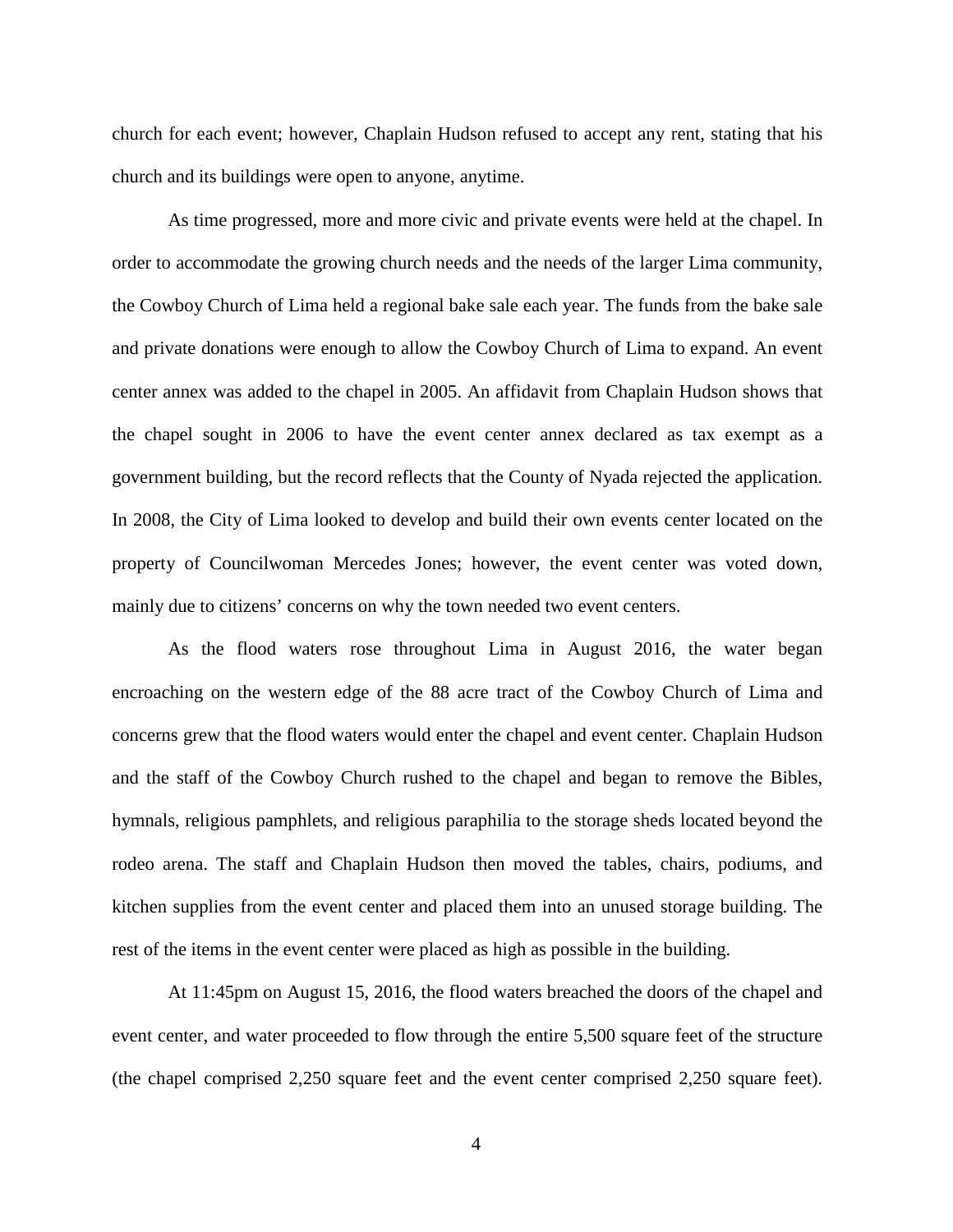Judging by the water marks and debris lines left after the flood waters receded, the interior experienced at least three feet of flooding throughout, with up to forty-two inches in some locations; the waters coated the inside of the church and event center with mud, silt, grass, and other assorted plant debris as well as possible raw sewage and chemicals. Carpets, flooring, drywall, insulation, doors, furniture, pews, and a variety of other materials were destroyed by the flooding.

Three large trees next to the chapel were downed by the flood event, and other trees between the chapel and the rodeo arena were also damaged and may need to be removed sometime in the future. None of the other structures on the rodeo grounds received enough water to warrant significant repairs.

The water stayed within the buildings from August 15, 2016 until around 9:30 am on August 17, 2016. Chaplain Hudson and his staff began to assess the damage at 10:45 am on August 18, 2016. By 1:15 p.m. that same day, the staff began remediation on the chapel and the event center. The staff removed four feet of sheetrock and insulation from the walls throughout the buildings. Additionally, they removed all of the floorings, including carpet, marble, and wood floors throughout. During the following week, Chaplain Hudson oversaw every item being removed from the chapel and the event center. This included removing altars, kitchen goods, artwork, dry erase boards, supplies used solely for religious purposes, and other items used solely for civic purposes.

During the clean-up of the chapel and the event center, Chaplain Hudson noticed that the building seemed to have an odd look to it. Something did not feel quite right. Chaplain Hudson called his friend Kurt Hummel, a local home designer, structural engineer, and Chaplain Hudson's step-brother, to look over the chapel and event center. During his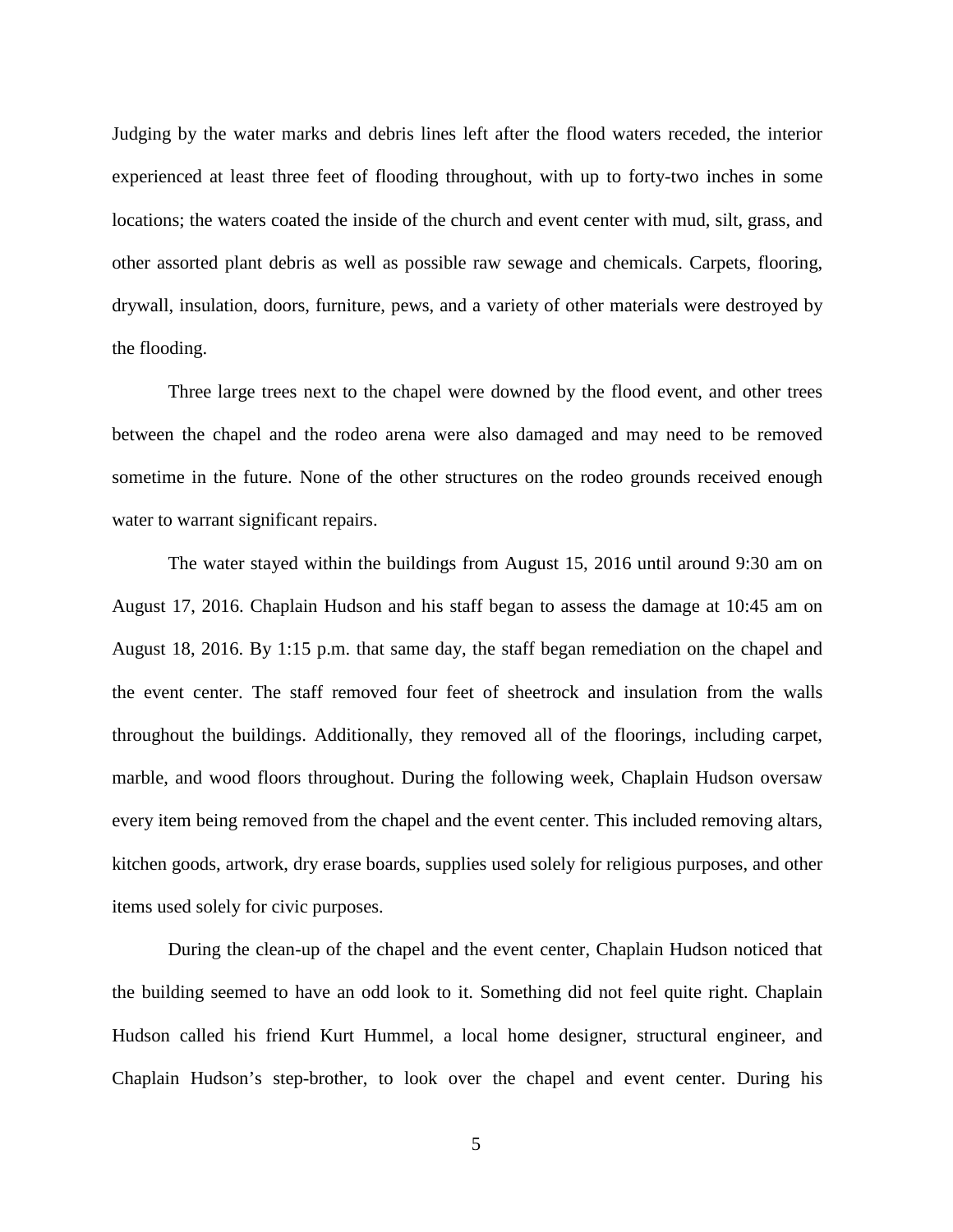inspection, Mr. Hummel concluded there was likely structural damage to the chapel and event center. It was his assessment that repairs needed to be made in the next few months or there was a risk the structure might fail and parts of the buildings could collapse.

Neither the church nor the event center had flood insurance as the church was determined to be located outside the 100-year flood plain and deemed unlikely to flood.

## **B. Hurricane Rhodes Declared a Natural Disaster, and Cowboy Church of Lima Seeks FEMA relief.**

On August 19, 2016, President Barack Obama declared the floods and storm damage caused by Hurricane Rhodes to be a major natural disaster, allowing Federal Emergency Management Agency ("FEMA") relief to be supplied to the areas of New Tejas affected by the storm.

Upon the declaration of an emergency, Chaplain Hudson sought the advice of his close personal friend and attorney for the Cowboy Church of Lima, Attorney Arthur Abrams of the Law Firm of Abrams and Evans. Attorney Abrams advised Chaplain Hudson that he needed to immediately apply to FEMA in order to receive public assistance for repairs. On August 20, 2016, Chaplain Hudson filled out the online application with FEMA and waited to hear back from the agency. On August 23, 2016, Chaplain Hudson submitted his application for a Small Business Administration ("SBA") loan.

On August 24, 2016, an adjuster contracted by FEMA, Quinn Fabray, contacted Chaplain Hudson to schedule a tour of the damaged chapel and event center on August 25, 2016, to make a determination of the loss suffered.

6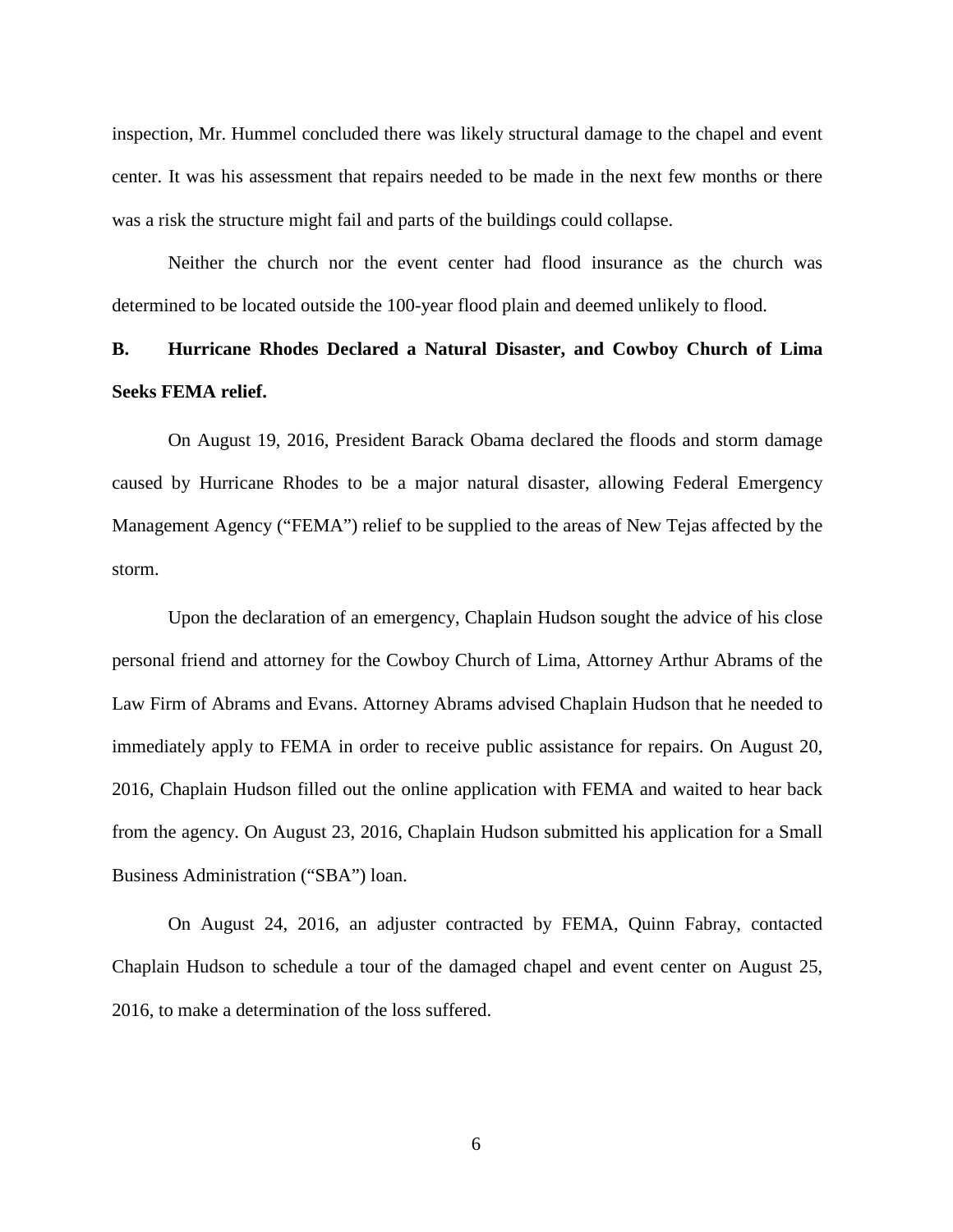During the assessment tour, Ms. Fabray made detailed notes of the damage and asked Chaplain Hudson numerous questions about the chapel and the event center. During the conversation, Ms. Fabray told Chaplain Hudson that she estimated the event center was used somewhere between 45% and 85% of the time for community projects unrelated to the church. The events included birthday parties, banquets, meetings of the Lions Club and the Rotary Club, Quinceañeras celebrations, retirement parties, local glee club concerts, rodeo meetings, a polling location for county elections, large city council meetings, school dances, substance abuse support meetings, marriage and family counseling sessions; the event center was also designated as an emergency relief shelter.

Sundays at the event center included Sunday school classes, youth group meetings, and adult Bible study meetings. Ms. Fabray also stated to Chaplain Hudson that she estimated the chapel was used about 85% to 95% of the time for religious purposes. The chapel was used exclusively for church services and related religious events on Sundays. On weekdays, the chapel held a mixture of religious and secular events, including religious concerts and nonreligious concerts, such as performances by local music group The Warblers, holiday festivals, bar mitzvahs, bat mitzvahs, father-daughter dances, and receptions after funerals, christenings, and other similar activities. The chapel also hosted non-denominational weddings and occasional non-religious meetings.

Following the inspection, Ms. Fabray said to Chaplain Hudson that she "should not tell him this" but she is a member of her church back home, and she hated that FEMA does not cover monetary assistance for churches. She told Chaplain Hudson that she had never heard of FEMA granting an exception because of the Church and State Separation doctrine. Distraught, Chaplain Hudson asked if there was anything he could do to help his cause, such as talk to Ms.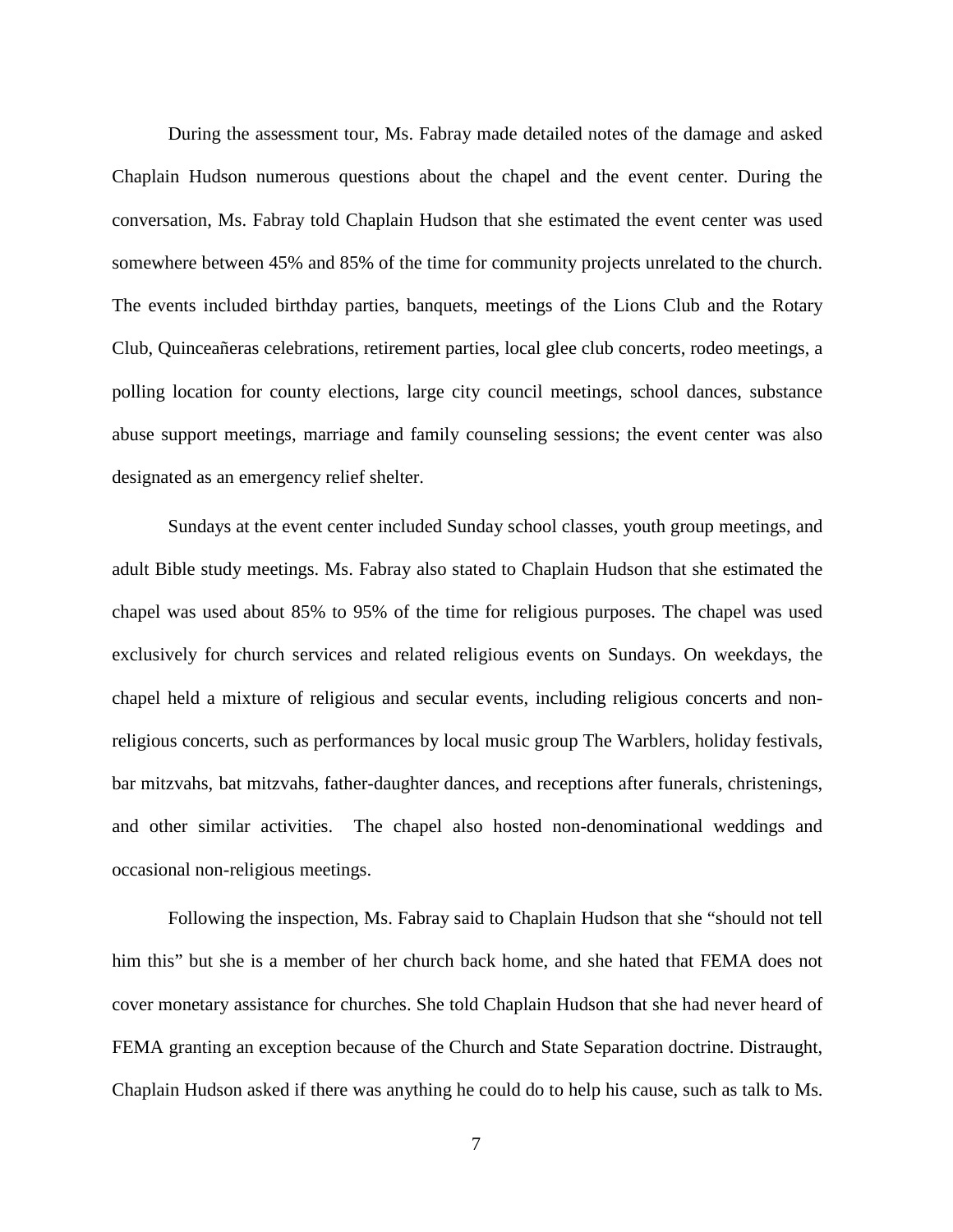Fabray's supervisor at FEMA, write his Congressman, or anything at all. He felt that if funds were not provided by FEMA, the Cowboy Church of Lima might fold. Ms. Fabray gave Chaplain Hudson a big hug and said she would "do what she could, but not to get his hopes up." Additionally, she told him it could be a few weeks before Chaplain Hudson heard from FEMA.

During the evening on August 25, 2016, Chaplain Hudson rushed to talk to Attorney Abrams about his options. Attorney Abrams advised Chaplain Hudson that FEMA would surely deny his application and that, if he wanted things to change, he would have to take action. Attorney Abrams said he would represent Chaplain Hudson *pro bono*, if Chaplain Hudson wanted to make the world better. Chaplain Hudson said that Attorney Abrams gave him a lot to think about, and he would pray about it.

After praying about the situation and talking to his congregation, Chaplain Hudson went back to Attorney Abrams' office on August 27, 2016. He told Attorney Abrams it was not fair that his church would not be covered by FEMA after he made it available for use by everyone in the community as it was often the only appropriate event space in the area. While he hated to use the courts, it would be the only way to have justice for his church.

On August 29, 2016, the Cowboy Church of Lima filed suit against FEMA in the Central District Court of Lima. FEMA immediately stopped processing the claim by the Cowboy Church of Lima while waiting on the determination of the legal process.

Not quite one year later, on July 26, 2017, the Cowboy Church of Lima reopened its doors to the public. The congregation and other members of the community had donated their time during the past several months to make repairs to the chapel and event center. Mr.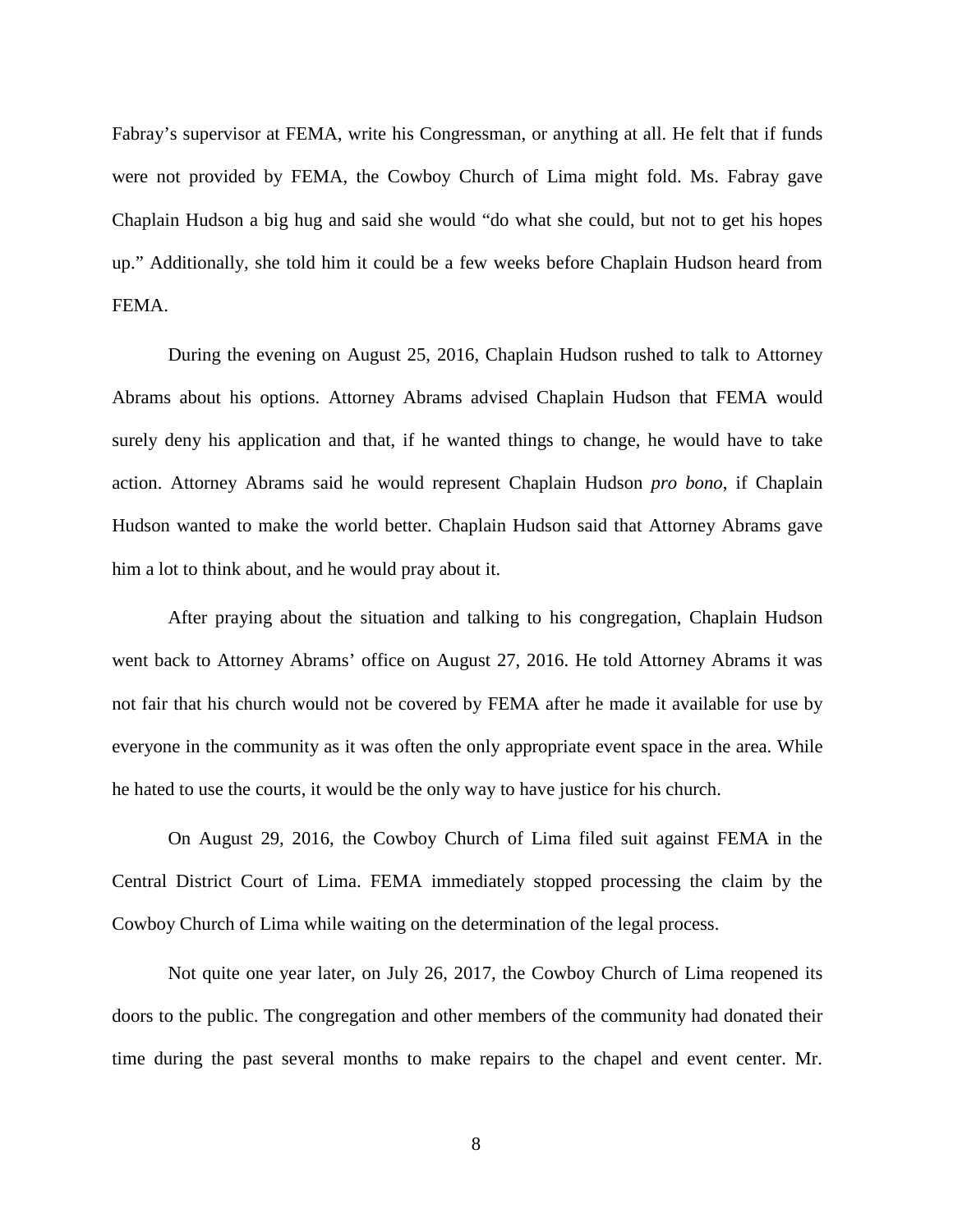Hummel donated his time to help determine the structural repairs needed to bring the buildings back to square, and he found a construction crew willing to donate their time and efforts to repair the severe structural damage to the south wall of the chapel. Additionally, most of the materials used in the repairs of the chapel and event center were donated through the network of Cowboy Church Groups around the country and through donations solicited by Chaplain Hudson.

## **C. The District Court Case.**

Judge Beiste held a status conference for the lawsuit on November 2, 2016, in order to discuss the Federal Rule of Civil Procedure 12(b)(6) and Federal Rule of Civil Procedure 12(b)(1) Motion filed by U.S. Attorney Sebastian Smythe against the Cowboy Church of Lima. Judge Beiste denied the Motion, but he said that, after some discovery, a Motion for Summary Judgment would be "more appropriate." During the next few months of the discovery period, depositions were taken by both sides.

During the depositions, Chaplain Hudson declared that due to the flood waters damaging the structure of the chapel, the roof had collapsed and the repair bills continued to escalate. Additionally, he testified that volunteers from the community helped with some repairs and costs but the donated volunteer hours were not enough to restore the chapel.

Additionally, Chaplain Hudson testified that the event center was mostly used for churchrelated activities. Later in his deposition, he stated that he only regularly attended church-related activities at the event center but did not attend events like the Lions or Rotary Club meetings, so it would be difficult for him to estimate how much time the event center was used for those activities. In terms of percentages, if he had to guess, he would say 60% of the event center usage was for church-based events.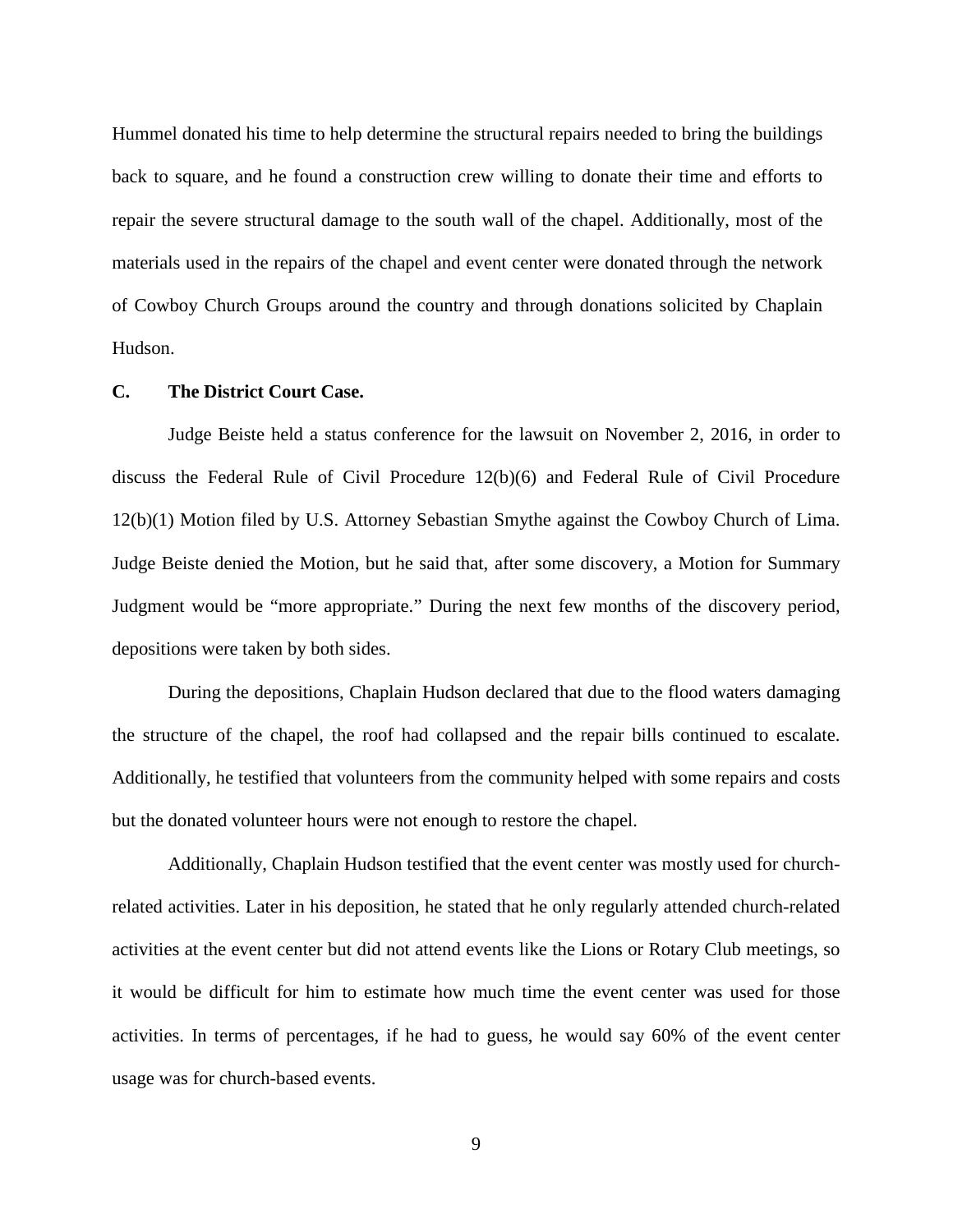During the deposition of FEMA Regional Director Jesse St. James, Mr. St. James stated that FEMA does have the ability to make different aid determinations on a case-by-case basis and that FEMA never finalized its determination on the Cowboy Church of Lima. FEMA did release the final report from Ms. Fabray that concluded, after exhaustive interviewing with community members and a sworn statement by City Planner Mike Chang, the event center was used 80% of the time for FEMA-eligible purposes and the chapel was used over 90% of the time for non-FEMA-eligible purposes. Director St. James did concede that, internally, FEMA had put the church into a preliminary denial category, but because of the close nature of the factual issue, he was planning to review the file himself and ultimately the event center might have been granted FEMA assistance. Lastly, Director St. James stated that a final determination internal deadline would have been September 30, 2016, but that they on occasion miss their internal deadlines. He conceded that October 14, 2016, may also have been when a final determination would have been made.

After the discovery period, Attorney Smythe moved for summary judgment and dismissal under two different theories. First, that this case was not yet ripe for adjudication, and second, that the FEMA church-exclusion policy was rooted in the First Amendment and was necessary to preserve the sanctity of the Establishment Clause. In his summary judgment response, Attorney Abrams, citing *Trinity Lutheran Church*, argued instead that the Cowboy Church of Lima should be eligible for relief funds; further, he stated that the failure to act by FEMA amounted to a *de facto* denial.

Judge Beiste in a short opinion granted summary judgment stating that the Establishment Clause barred recover for The Cowboy Church of Lima. The Court stated that the Court had Subject Matter Jurisdiction and denied the ripeness claim. The Cowboy Church of Lima filed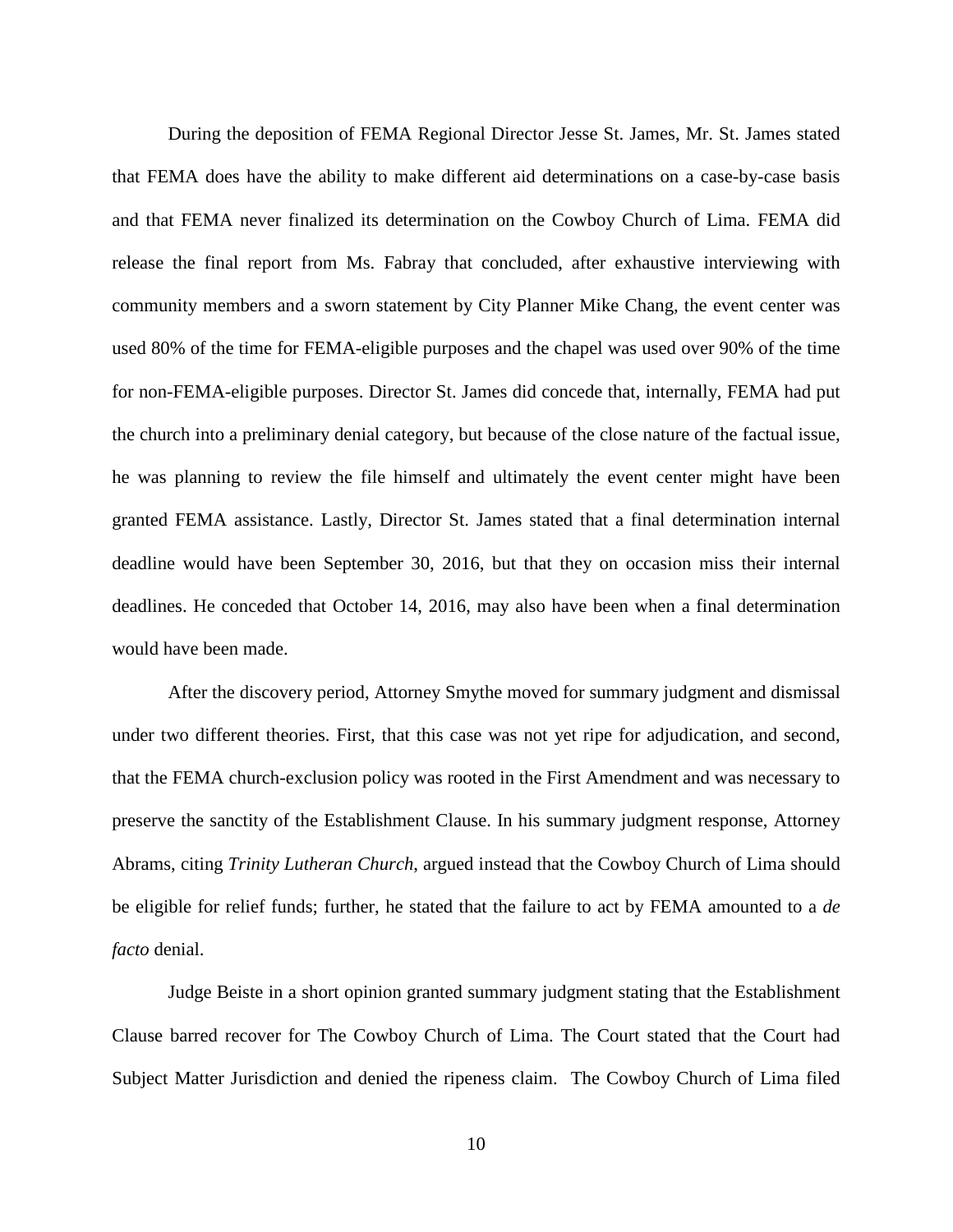this appeal asking this Court to reverse the summary judgment and remand the matter for further proceedings. FEMA timely appealed asking this Court to grant dismissal under the Ripeness Doctrine.

#### **II. DISCUSSION**

## **A. FEMA Procedures.**

The Robert T. Stafford Disaster Relief and Emergency Assistance Act authorizes "[t]he President" to "make contributions" to the owner or operator of "a private nonprofit facility damaged or destroyed by a major disaster for the repair, restoration, reconstruction, or replacement of the facility and for associated expenses."  $42 \text{ U.S.C.}$  §  $5172(a)(1)(B)$ .

FEMA operates the federal financial assistance in New Tejas through its Public Assistance Program ("PA Program") in accordance with FEMA regulations and FEMA policies contained in FEMA's PA Program and Policy Guide. The PA Program is FEMA's largest grant program under the Stafford Act. The purpose of the PA Program is to assist communities responding to and recovering from major disasters or emergencies declared by the President. The PA Program provides emergency assistance to save lives and protect property, and it assists with permanently restoring community infrastructure affected by a federally-declared natural disaster. In order to be eligible for the disaster aid under the PA Program, a private nonprofit organization must prove that it has a current letter ruling from the U.S. Internal Revenue Service granting tax exemption under sections 501(c), (d), or (e) of the Internal Revenue Code of 1954, and the organization must "own or operate an eligible facility." 44 C.F.R. § 206.221(f)).

An "eligible facility" is either: (1) "A facility that provides a critical service, which is defined as education, utility, emergency, or medical," or (2) "A facility that provides non-critical, but essential governmental services and is open to the general public."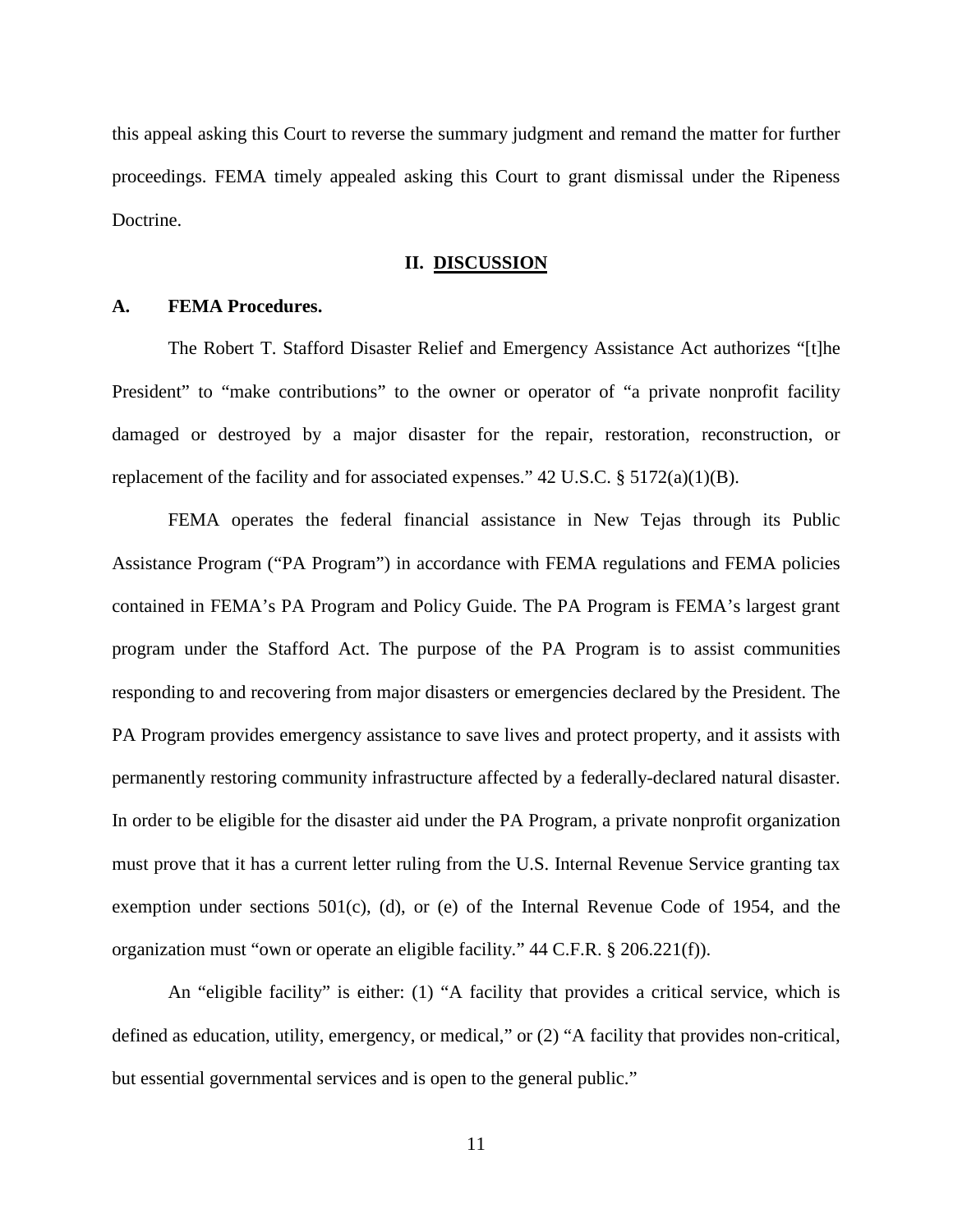As a general rule, eligible "non-critical" services are "institutes of public utility such as museums, zoos, community centers, libraries, homeless shelters, senior citizen centers, rehabilitation facilities, shelter workshops and facilities which provide health and safety services of a governmental nature." 44 C.F.R. § 206.220(e)(7).

For "mixed-use facilities" "that provide both eligible and ineligible services," eligibility "is dependent on the primary use of the facility," which means "more than 50 percent of the physical space in the facility is dedicated" to eligible services. In cases where the same physical space is used for both eligible and ineligible services, the primary use is the use to which more than 50 percent of the operating time is dedicated in that shared physical space.

If FEMA determines that 50 percent or more of a physical space is dedicated to ineligible services, the entire facility is ineligible. If the mixed-use facility is deemed eligible, FEMA prorates funding based on the percentage of physical space dedicated to eligible services.

For eligible facilities, the PA Program provides funds for both "emergency work" and "permanent work." Emergency work is "that which must be done immediately to: Save Lives; Protect public health and safety; Protect improved property; or Eliminate or lessen an immediate threat of additional damage." Emergency work is divided into two categories: (A) "debris removal" and (B) "emergency protective measures." Debris removal may also be authorized "to ensure economic recovery of the affected community." Permanent work "is work required to restore a facility to its pre-disaster design (size and capacity) and function in accordance with applicable codes and standards."

To qualify for the PA Program, repair work must: (1) "Be required as a result of the declared incident;" (2) "Be located within the designated area, with the exception of sheltering and evacuation activities;" and (3) "Be the legal responsibility of an eligible Applicant."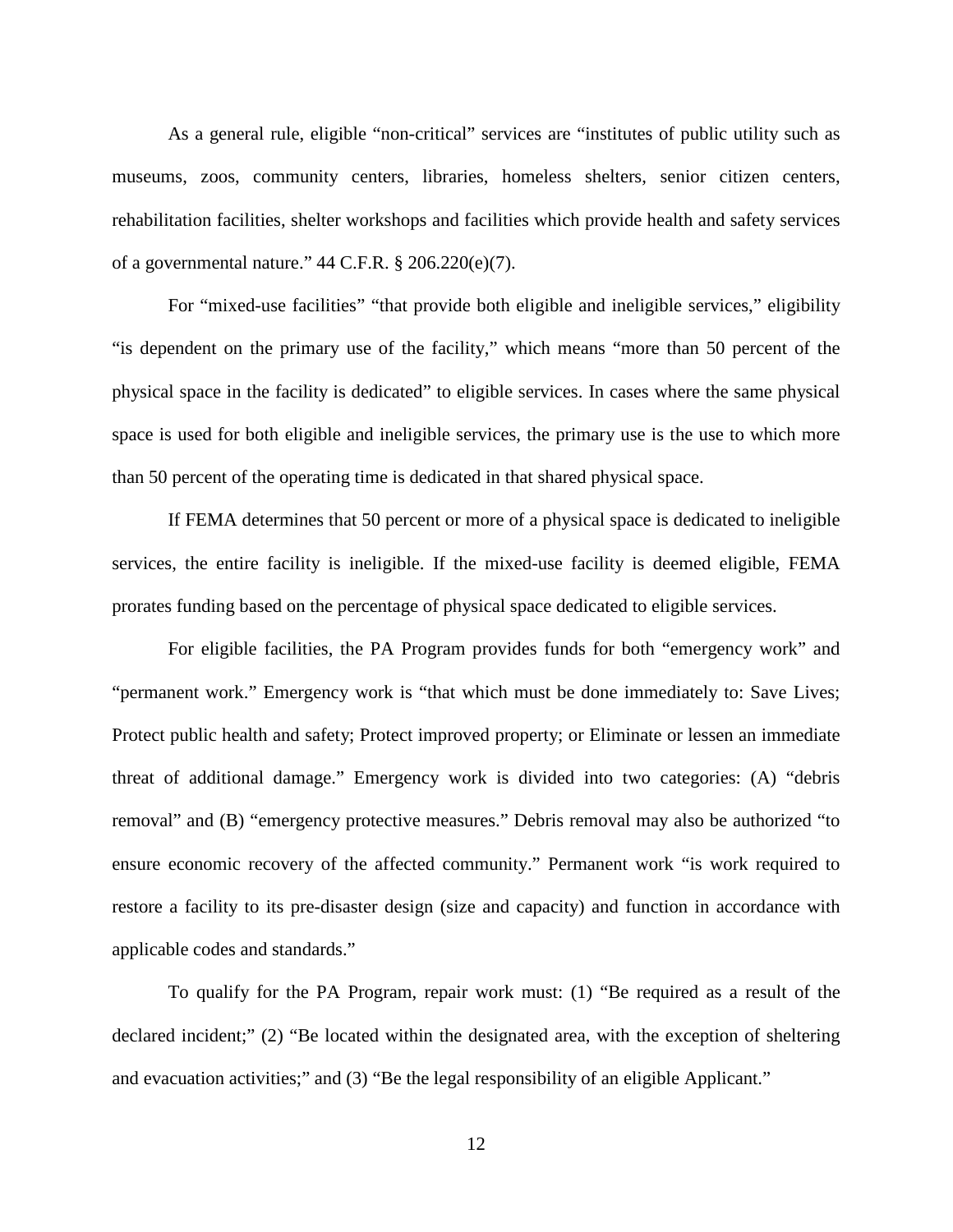Eligible private nonprofit facilities that provide eligible non-critical services must apply for a SBA disaster loan before seeking PA Program funds for permanent work. PA Program funds are available only for the portion of permanent work that a SBA loan does not cover, or if the SBA loan application is denied. However, nonprofits may seek and receive PA Program funds for emergency work regardless of whether they have applied for a SBA loan.

Eligible facilities must submit a Request for Public Assistance form to FEMA within 30 days of the President's disaster proclamation.

In this case, it appears that the Cowboy Church of Lima complied with the regulatory rules as required by FEMA. However, this leads to the fundamental problem with this case that FEMA was not allowed to fully make an administrative determination.

## **B. The Question of Ripeness.**

 $\overline{a}$ 

The ripeness doctrine is drawn both from Article III limitations on judicial power and from prudential reasons for refusing to exercise jurisdiction. [1](#page-13-0) *Reno v. Catholic Social Services, Inc.*, 509 U.S. 43, 57, n. 18 (1993).

Absent a statutory provision providing for immediate judicial review, administrative regulation generally is not "ripe" for judicial review under the Administrative Procedure Act ("APA") until the scope of controversy has been reduced to more manageable proportions, and its factual components fleshed out by some concrete action applying the regulation to claimant's situation in a fashion that harms or threatens to harm the claimant; an exception exists, though, where substantive rule, as a practical matter, requires a plaintiff to adjust his conduct immediately. 5 U.S.C.A. §§ 702, 706.

<span id="page-13-0"></span><sup>&</sup>lt;sup>1</sup> We decline to address the Article III limitation but rather focus on the prudential reasons as to why we should not exercise jurisdiction.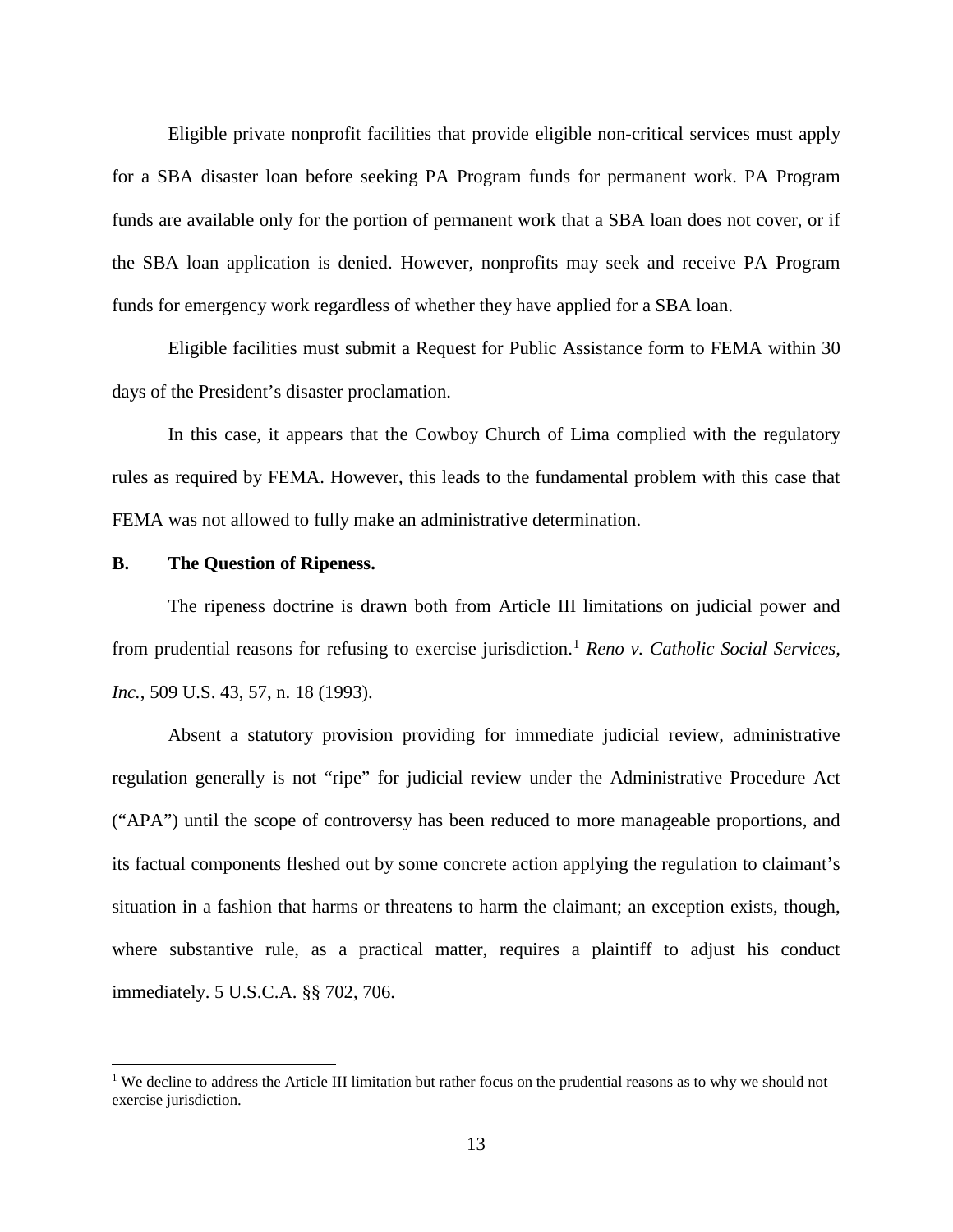The goal of "ripeness" is designed to prevent the courts from "entangling themselves in abstract or political disagreements over administrative policies, and also to protect agencies from judicial interference until an administrative decision has been formalized and its effects felt in a concrete way by the challenging parties." *Abbott Laboratories v. Gardner*, 387 U.S. 136, 148– 149, (1967). "Determining whether administrative action is ripe for judicial review requires us to evaluate (1) the fitness of the issues for judicial decision and (2) the hardship to the parties of withholding court consideration." *National Park Hospitality Ass'n v. Department of Interior*, 538 U.S. 803, 808 (2003), citing *Abbott Laboratories*, 387 U.S. at 149, (1967).

Taking this test in part, the first issue is the fitness of the courts to make a determination. While the question presented here may be "a purely legal one" and the "mixed use" standard promulgated under FEMA's PA Program and Policy Guide may constitute "final agency action" within the meaning of § 10 of the APA, 5 U.S.C. § 704, we nevertheless believe that further factual development would "significantly advance our ability to deal with the legal issues presented." *Duke Power Co. v. Carolina Environmental Study Group, Inc.*, 438 U.S. 59, 82 (1978). In addition, we note that Congress has looked at this particular issue twice and has failed to provide a solution either time. The premature nature of this case has us concerned that the parties may inadvertently be using this Court to improperly effect political change.

In this case, the Cowboy Church of Lima is asking us to make a factual determination that they would not qualify for FEMA relief, before FEMA has the opportunity to make that determination. While there is evidence to suggest that the Church would be denied FEMA coverage, it has not yet been officially denied that assistance. It is therefore hard – if not impossible – for us to make a determination that the Church would without a doubt be denied. Without a final determination by FEMA, we feel uncompelled to substitute our judgment for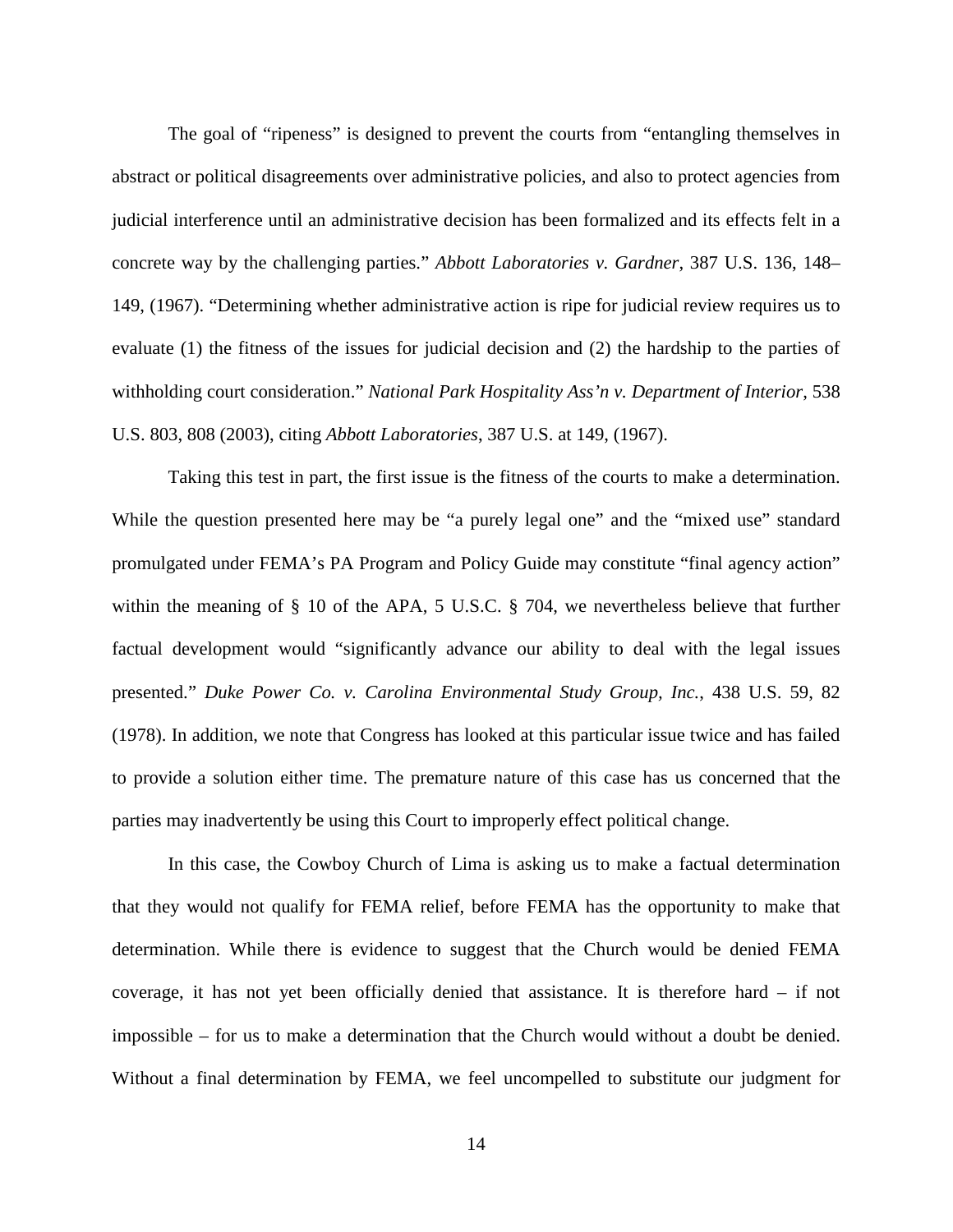FEMA's on what we think may or even should happen. Further, this issue has been brought to Congress's attention twice before and Congress failed to act, which brings this question dangerously close to asking us to resolve a political question before there is a full determination of the facts. We are extremely reluctant to wade into these troubled waters without affording FEMA the opportunity to make a final determination in this case.

In reviewing the second prong of the test regarding hardship to the parties by withholding court consideration, we find that there is not a hardship for the Church. Taking the Church's arguments, we are not persuaded that it could not wait until FEMA made a final determination of the Church's eligibility. While there is evidence to suggest that there is structural damage to the church and the event center buildings that required immediate repairs, that in and of itself is not a sufficient hardship to deprive FEMA of the ability to fully engage in its administrative functions. Further, the Church has since reopened; therefore, the FEMA funds were not essential to repairing the chapel and event center. We are intrigued by the Church's argument that if it was eligible for FEMA relief, it would not have to fully rely on the charity of the Lima community and those resources could thus have been allocated to others in need, but we ultimately determine that this argument is too tenuous to find that there is an undue hardship to the Church.

Since we cannot find an undue hardship to the Church from us withholding our judicial consideration of these issues, we hold that this case is not ripe for judicial adjudication.

## **C. Free Exercise Clause of the First Amendment.**

There seems to be some confusion within this Circuit on the holding in *Trinity Lutheran Church of Columbia, Inc. v. Comer*, 137 S.Ct. 2012 (2017). Further, some groups are attempting to create discord between the First Amendment's Free Exercise Clause and the First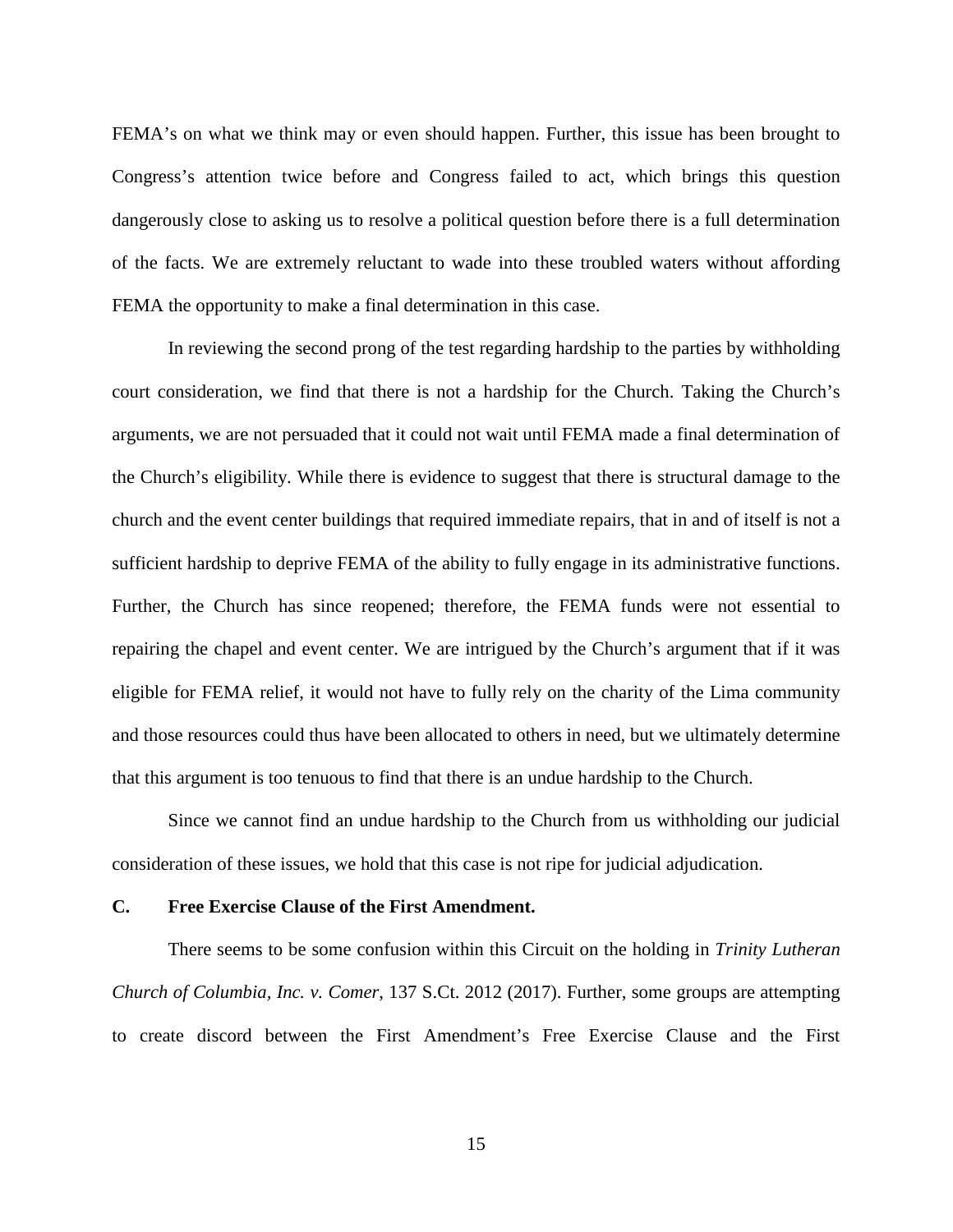Amendment's Establishment Clause. This case highlights why both clauses work in harmony as our founders intended.

The Cowboy Church of Lima asks this Court to reconsider the lower court's decision to grant summary judgment dismissing the Church's free-exercise claim. In *Trinity Lutheran*, the State of Missouri had established a grant program for certain nonprofits to replace their playground surfaces with materials made from recycled tires. *Trinity Lutheran* 137 S.Ct. at 2017. Missouri's Department of Natural Resources ("DNR") had a "strict and express policy of denying grants to any applicant owned or controlled by a church, sect, or other religious entity." *Id.* Missouri's DNR therefore denied Trinity Lutheran's application solely because it was a church. *Id*. at 2018. The Supreme Court concluded that Missouri had violated the Free Exercise Clause of the U.S. Constitution because it had expressly discriminated against Trinity Lutheran based on its status as a religious organization. *Id*. at 2021. The Supreme Court concluded, "[T]he exclusion of Trinity Lutheran from a public benefit for which it is otherwise qualified, solely because it is a church, is odious to our Constitution all the same, and cannot stand." *Id.* at 2025.

The Supreme Court's decision in *Trinity Lutheran* was premised on express discrimination based on religion. *See id*. at 2024 n.3 ("This case involves express discrimination based on religious identity." (plurality)). Here, in contrast, FEMA has set up a standard that allows for religious institutions to have an opportunity to receive government funding provided that the institutions meet the content-neutral provisions of the FEMA regulation. Further, the logic of FEMA's statutory scheme is to redistribute taxpayer funds back to taxpayers or to nonprofit entities originally funded with taxpayer funds. Under the Free Exercise Clause in this instance, the Cowboy Church of Lima was not subject to a federal tax nor to the taxes of New Tejas, and in exchange under the Establishment Clause, the Cowboy Church of Lima is not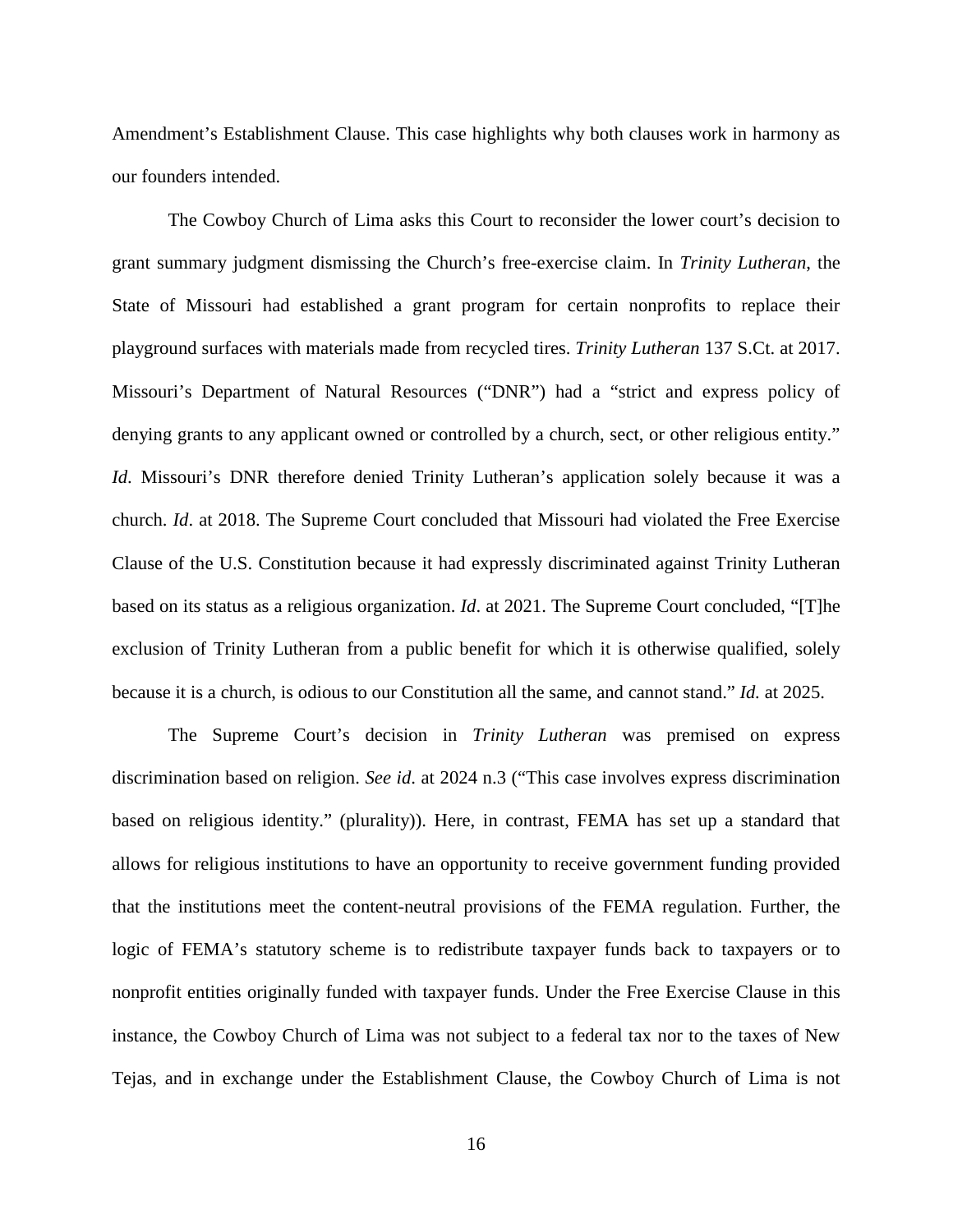allowed access to government funds. The harmony is created because the Church is not asked to support the State nor is the State asked to support the Church. We see no reason to upset this balance. Under *Trinity Lutheran* the Supreme Court establishes that the government cannot ban outright an individual or an entity solely due to their membership in a religious group. This is not the case here. Religious groups are entitled to the same rights as other non-profits, provided they comply with the rules established by FEMA.

Nothing in *Trinity Lutheran* affects content-neutral policies such as those promulgated by FEMA. Thus, the Court declines to revisit the summary judgment order.

## **III. CONCLUSION**

In conclusion, we affirm the holding of the lower court that the Establishment Clause barred recover for The Cowboy Church of Lima and in addition order that the lower court also enter an order dismissing the case because it was not ripe for adjudication.

## **AFFIRMED**.

## **Sylvester, Circuit Judge, dissenting:**

For the reasons discussed below, I respectfully dissent.

## **I. DISCUSSION**

## **A. The Issue of Ripeness.**

My colleagues completely miss the point as to which issues are actually "ripe" in this case. In looking at *National Park Hospitality Ass'n*, it is clear that the courts are attempting to caution this Court against medaling in affairs prior to the administrative agency having the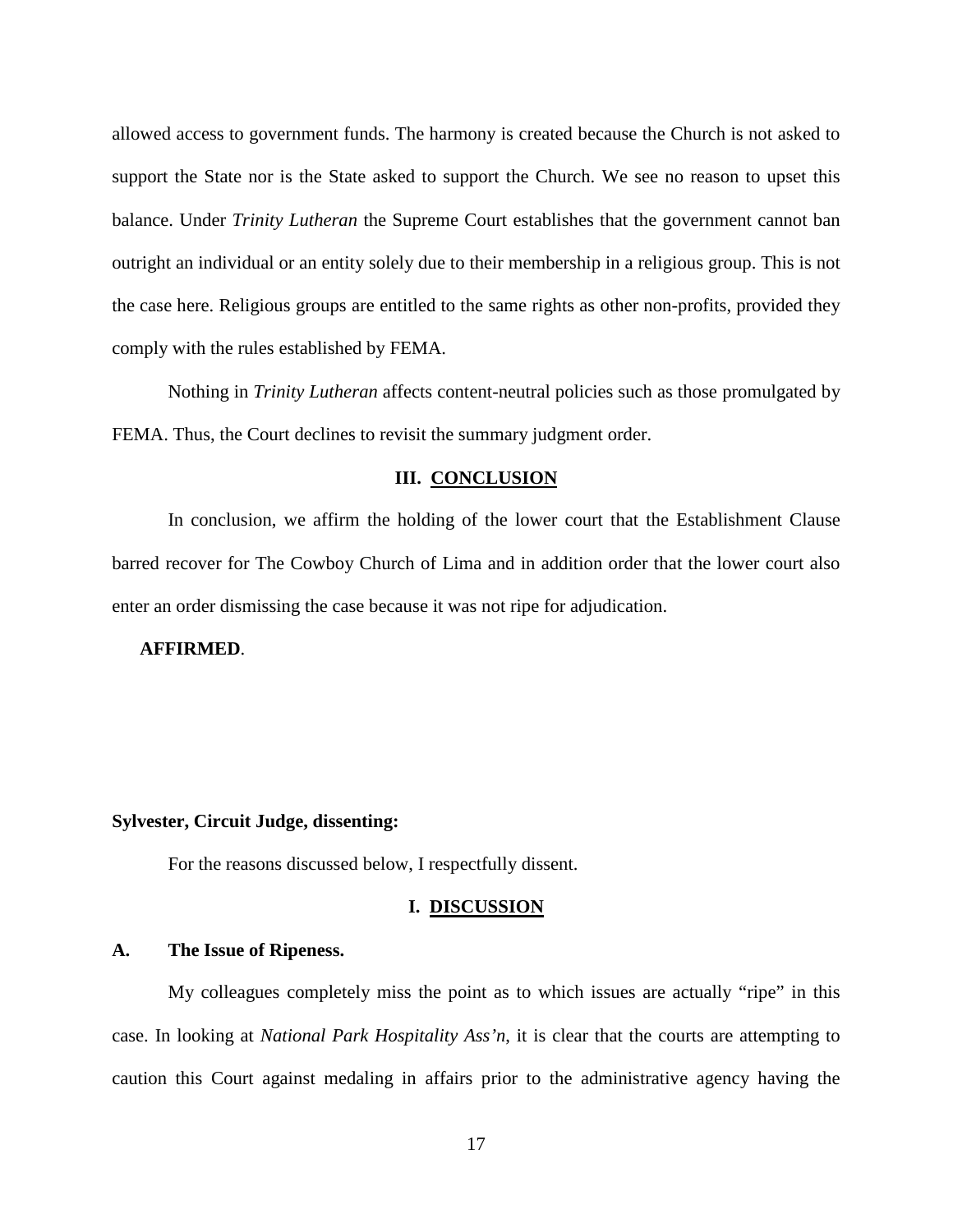opportunity to decide the issue. *See National Park Hospitality Ass'n v. Department of Interior*, 538 U.S. 803 (2003).

In this case, the issue before us is quite clear: Churches are not as a general rule eligible for FEMA relief, and the rule presented by FEMA essentially asks whether a church conducts enough secular activities to no longer make it a church. The factual determination on whether the Cowboy Church of Lima holds more than 50% secular activities is moot, or a non-issue, because this factual determination is predicated on churches being banned from receiving FEMA relief. The true challenge in this case is whether FEMA may ban churches from receiving relief. If we determine that churches and other religious institutions are eligible for FEMA relief, then the Cowboy Church of Lima would not have to present evidence of sufficient secular activities in order to make this factual determination. This is immaterial to our analysis on the next issue, whether FEMA may determine if a religious structure qualifies under the mixed-use standard. Therefore, I would determine that the issue before us is whether the Establishment Clause applies to relief from FEMA; there is no other inquiry that needs to be made by this Court.

Hypothetically speaking, if the Church is granted FEMA relief, some entity would inevitably file a lawsuit against FEMA asking this very same Court to determine if the Establishment Clause barred the Cowboy Church of Lima from receiving FEMA relief. Yes, the plaintiff might be different, but the defendant would be the same, and this Court would be asked yet again to answer the same question it is being asked now: "Does the Establishment Clause of the First Amendment bar a church from receiving the public benefit of relief under the Federal Emergency Management Agency's Public Assistance Program?" If the defendant in both cases remains the same and the issue does not change, then how can the case not be ripe for review?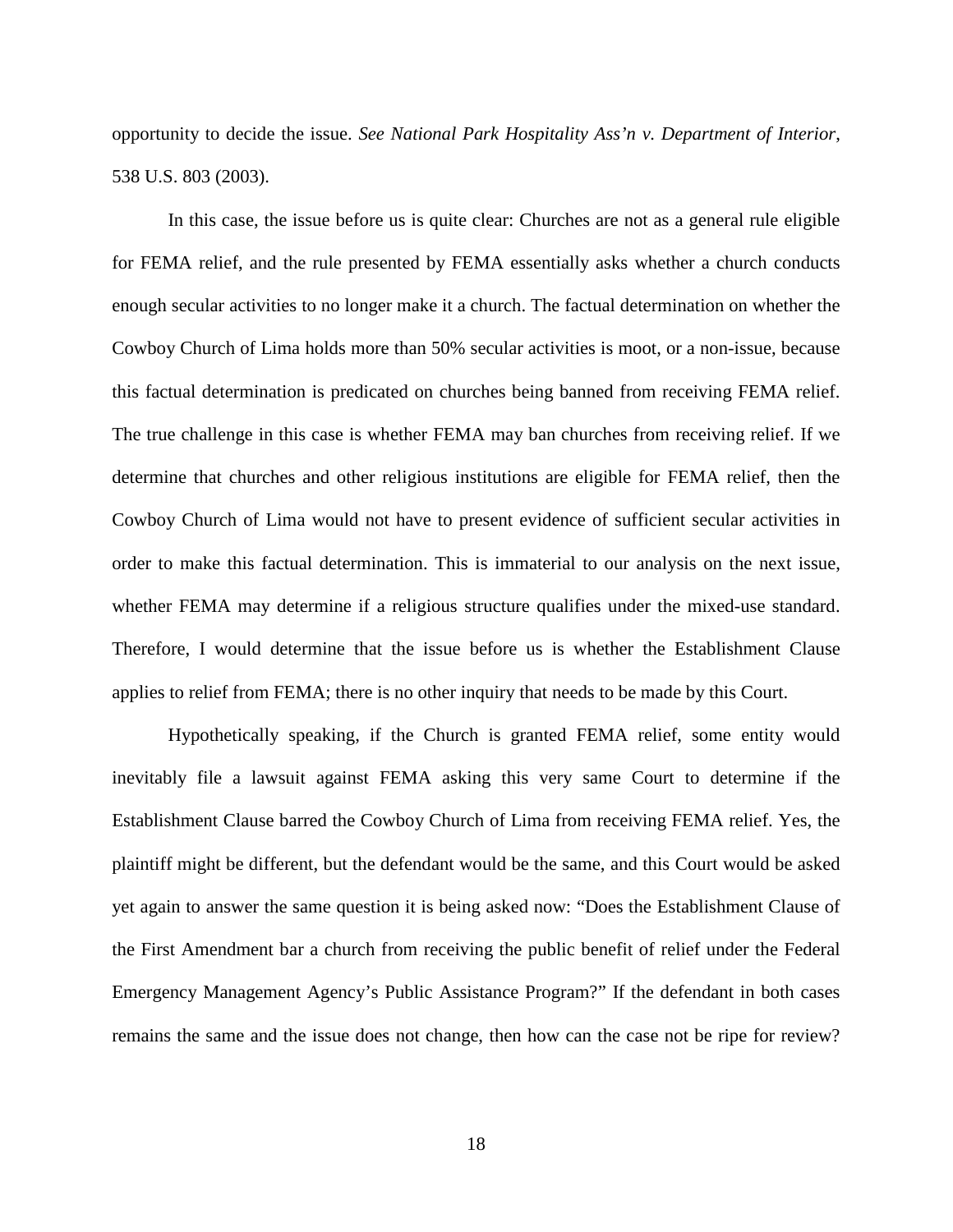We are not acting blindly if we take up this issue, nor are we acting in a space that would otherwise be excluded to us.

Further, my colleagues miss the actual hardship suffered by flood victims. Flood victims are constantly bombarded with paperwork and relief opportunities, many of which turn out to be scams. They are then asked to wade through a byzantine manual from FEMA to determine if they qualify for relief. All of this occurs while their property is destroyed by mold, bacteria, and trapped moisture, and they are under immense pressure to remediate their property immediately or face permanent property loss. If FEMA or any other regulatory body behaves unconstitutionally then we as the judiciary must act swiftly in order to allow individuals the best opportunity to save their property. Justice delayed is justice denied.

I would find that there is a hardship to the Cowboy Church of Lima from us withholding our judicial consideration of these issues.

## **B. The Free Exercise Clause of the First Amendment.**

The confusion regarding *Trinity Lutheran Church of Columbia, Inc. v. Comer*, 137 S.Ct. 2012 (2017) rests solely with my colleagues. *Trinity Lutheran* hinges on a simple principle, that the Establishment Clause of the First Amendment can violate the Free Exercise Clause. The Free Exercise Clause "protect[s] religious observers against unequal treatment" and subjects to the strictest scrutiny any laws that target the religious observers for "special disabilities" based on their "religious status." *Church of Lukumi Babalu Aye, Inc. v. Hialeah*, 508 U.S. 520, 533, 542 (1993).

The Cowboy Church of Lima would apparently be entitled to FEMA relief provided the congregation makes one small sacrifice: give up their church. The Supreme Court has repeatedly confirmed that denying a generally available benefit solely on account of religious identity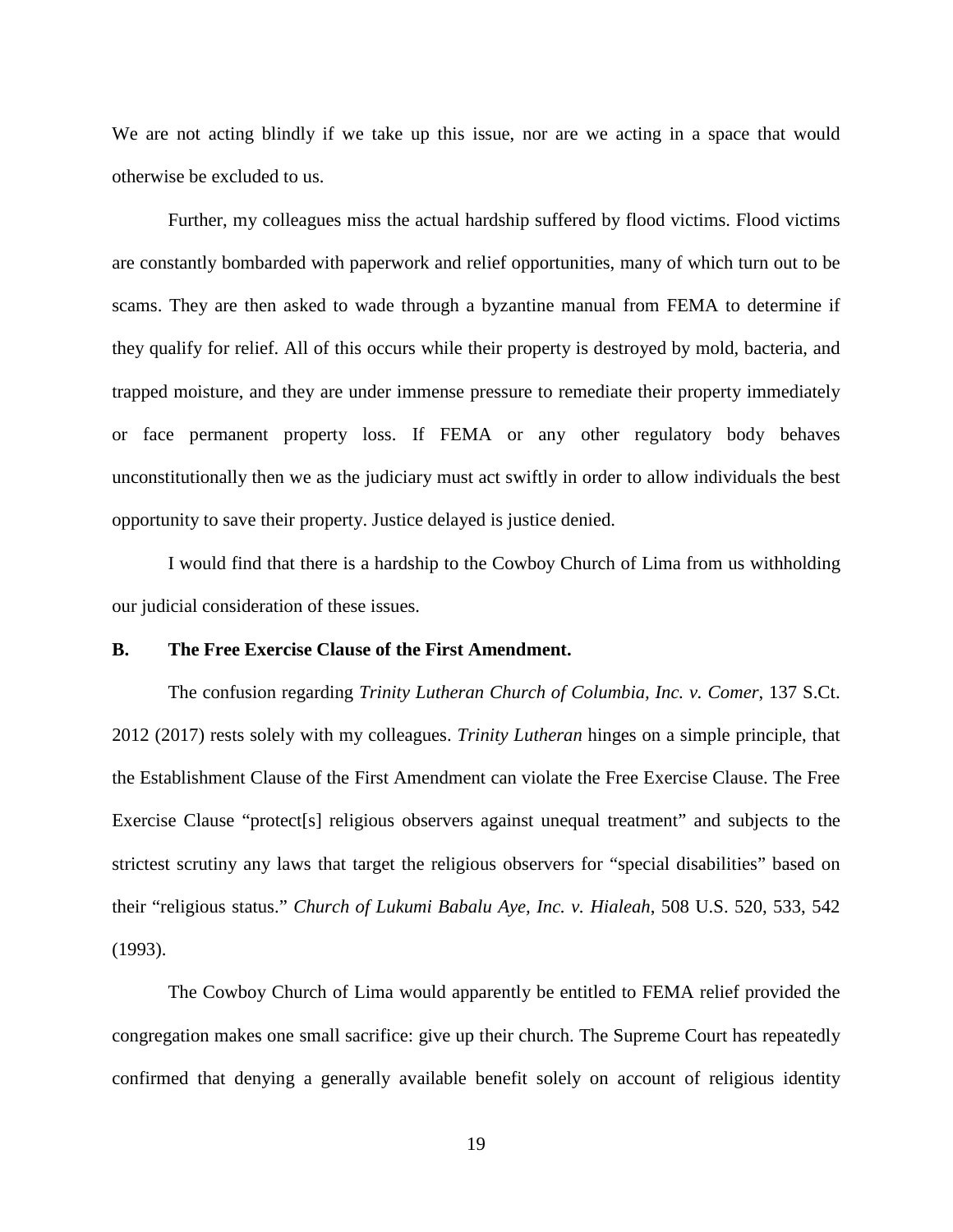imposes a penalty on the free exercise of religion that can be justified only by a state interest "of the highest order." *McDaniel v. Paty*, 435 U.S. 618, 628 (1978). FEMA relief is a generally available benefit and should remain as such. FEMA relief is designed to help communities rebuild after suffering unimaginable devastation. At the heart of so many communities are their religious institutions. Religious institutions are often places where communities gather to conduct a wide variety of activities, including civic events, such as community meetings, counseling services, meals, and school activities. Just like Lima Township does with the Cowboy Church of Lima, local governments rely on religious institutions to provide a sense of community in places where the government cannot meet these needs. Even FEMA's own policy acknowledges that when churches engage in these civic services then the community deserves to have them restored. This is why FEMA attempted to artificially craft a mixed-use standard for relief assistance.

The dissent in *Trinity Lutheran* acknowledges that the Establishment Clause focuses on the direct funding of religious activities, and it even raises the specter that a church may never be truly engaged in purely secular activities, for lurking in the background in every secular activity at a church is the omniscient presence of religion. It is true that churches often hold civic activities in their communities because they hope to recruit new members, and these civic activities may even be in furtherance of religious activities, but the majority opinion and the concurrence touch on an even greater truth – the state and religion can cohabitate within the community and work towards the betterment of us all. If the state sets out to provide communities with new and better playgrounds, then just because one such playground sits on church property does not make it belong any less to the community.